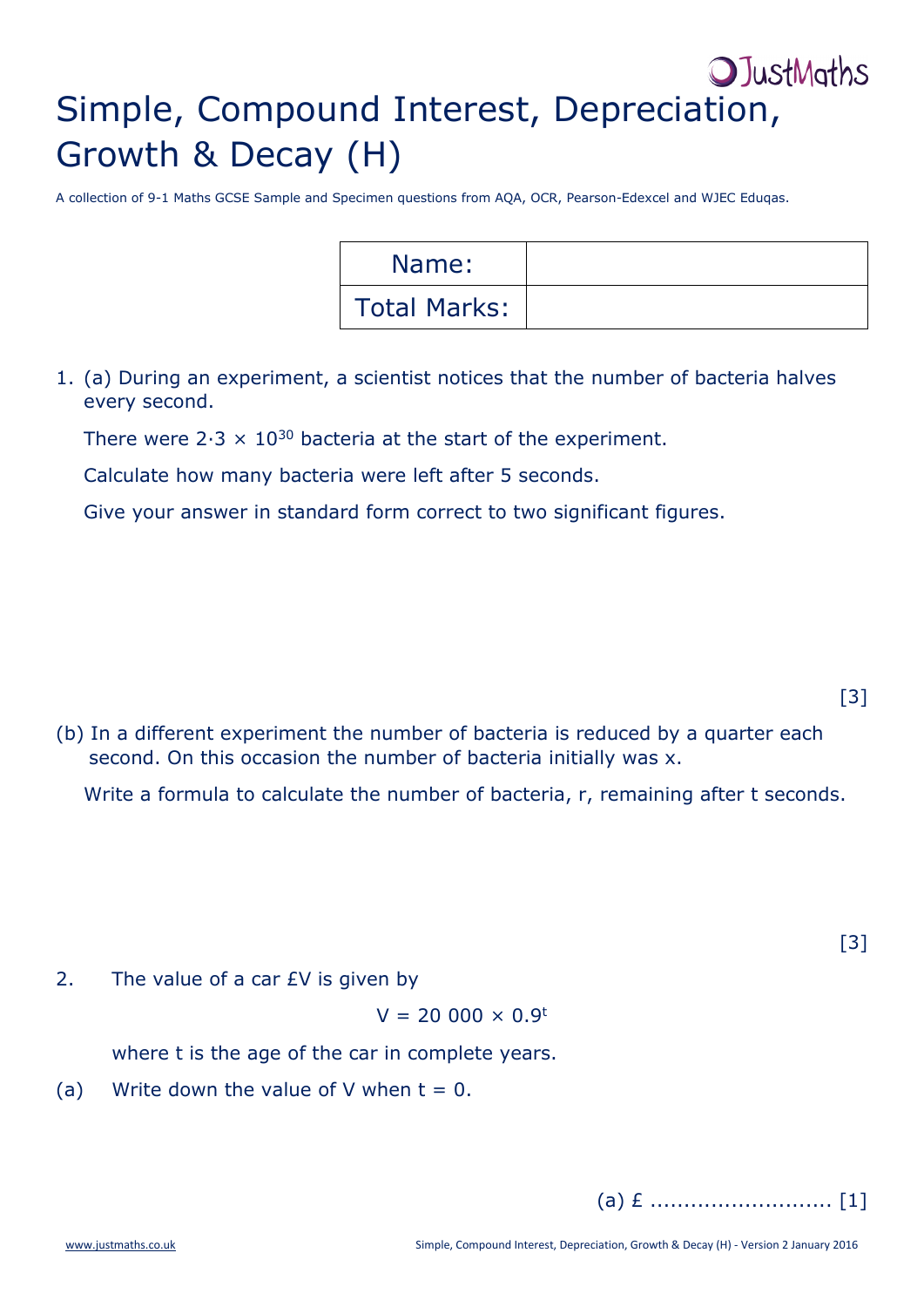

(b) What is the value of V when  $t = 3$ ?

(b) £ ........................... [2]

(c) After how many complete years will the car's value drop below £10 000?

(c) .............................. [2]

3. Katy invests £2000 in a savings account for 3 years.

The account pays compound interest at an annual rate of 2.5% for the first year *x*% for the second year *x*% for the third year

There is a total amount of £2124.46 in the savings account at the end of 3 years.

Work out the rate of interest in the second year.

....................................................... [4]

4. Louis and Robert are investigating the growth in the population of a type of bacteria. They have two flasks A and B.

At the start of day 1, there are 1000 bacteria in flask A. The population of bacteria grows exponentially at the rate of 50% per day.

(a) Show that the population of bacteria in flask A at the start of each day forms a geometric progression.

[2]

The population of bacteria in flask A at the start of the 10th day is k times the population of bacteria in flask A at the start of the 6th day.

(b) Find the value of k.

....................................................... [2]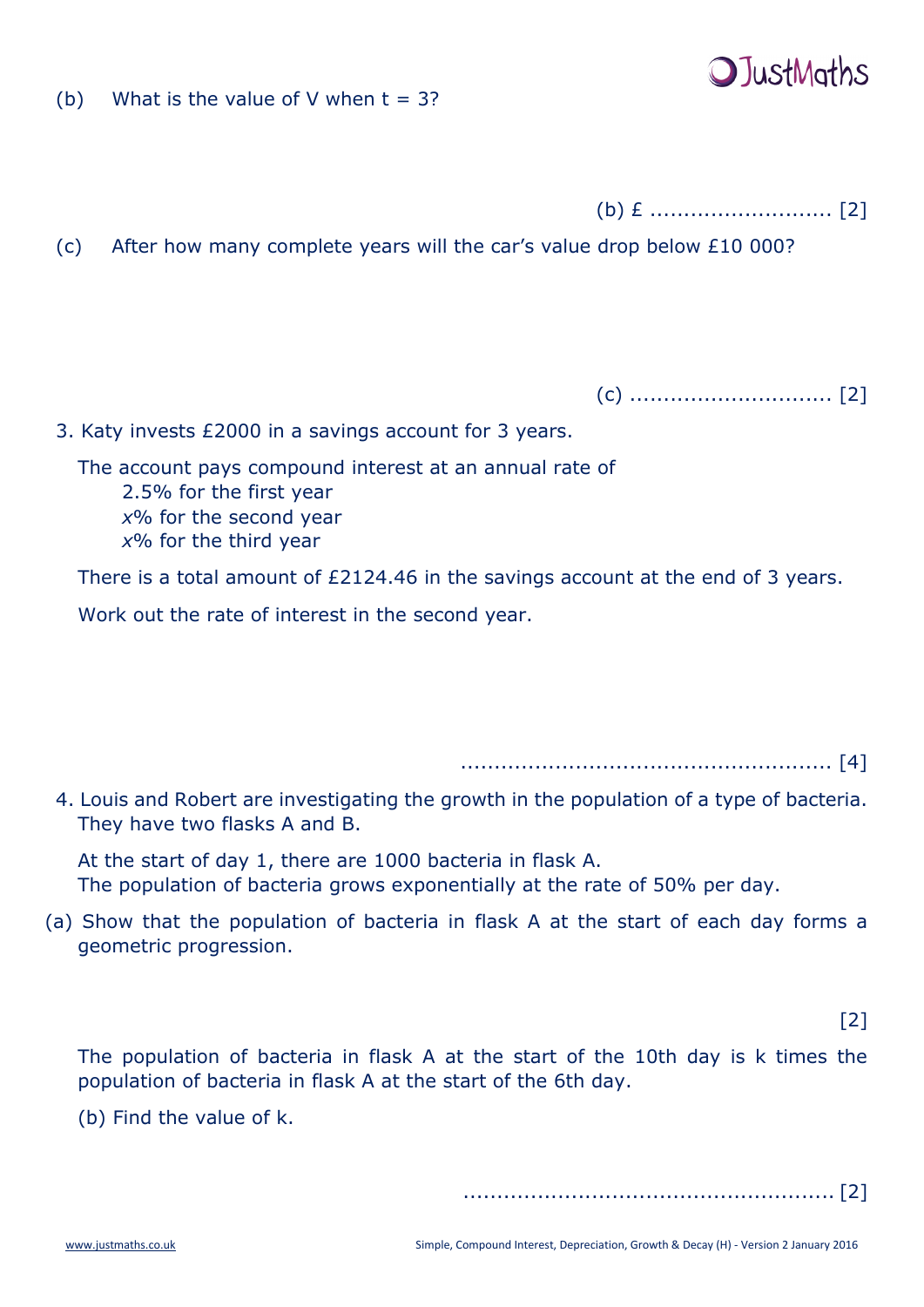

 $[1]$ 

At the start of day 1 there are 1000 bacteria in flask B. The population of bacteria in flask B grows exponentially at the rate of 30% per day.

- (c) Sketch a graph to compare the size of the population of bacteria in flask A and in flask B.
- 5. Here are the interest rates for two accounts.

| <b>Account A</b>                                |  |  |  |  |  |
|-------------------------------------------------|--|--|--|--|--|
| Interest:<br>3% per year compound<br>interest.  |  |  |  |  |  |
| No withdrawals until the<br>end of three years. |  |  |  |  |  |

**Account B** Interest: 4% for the first year, 3% for the second year and 2% for the third year.

Withdrawals allowed at any time.

Derrick has £10 000 he wants to invest.

a) Calculate which account would give him most money if he invests his money for 3 years.

Give the difference in the interest to the nearest penny.

a) Account ................... by ................... p [5]

(b) Explain why he might not want to use Account A.

 $[1]$ 

6. The population, P, of an island t years after January 1st 2016 is given by this formula.

$$
P=4200\times 1.04^t
$$

a) What was the population of the island on January 1st 2016?

(a) ............................................ [1]

b) Explain how you know that the population is increasing.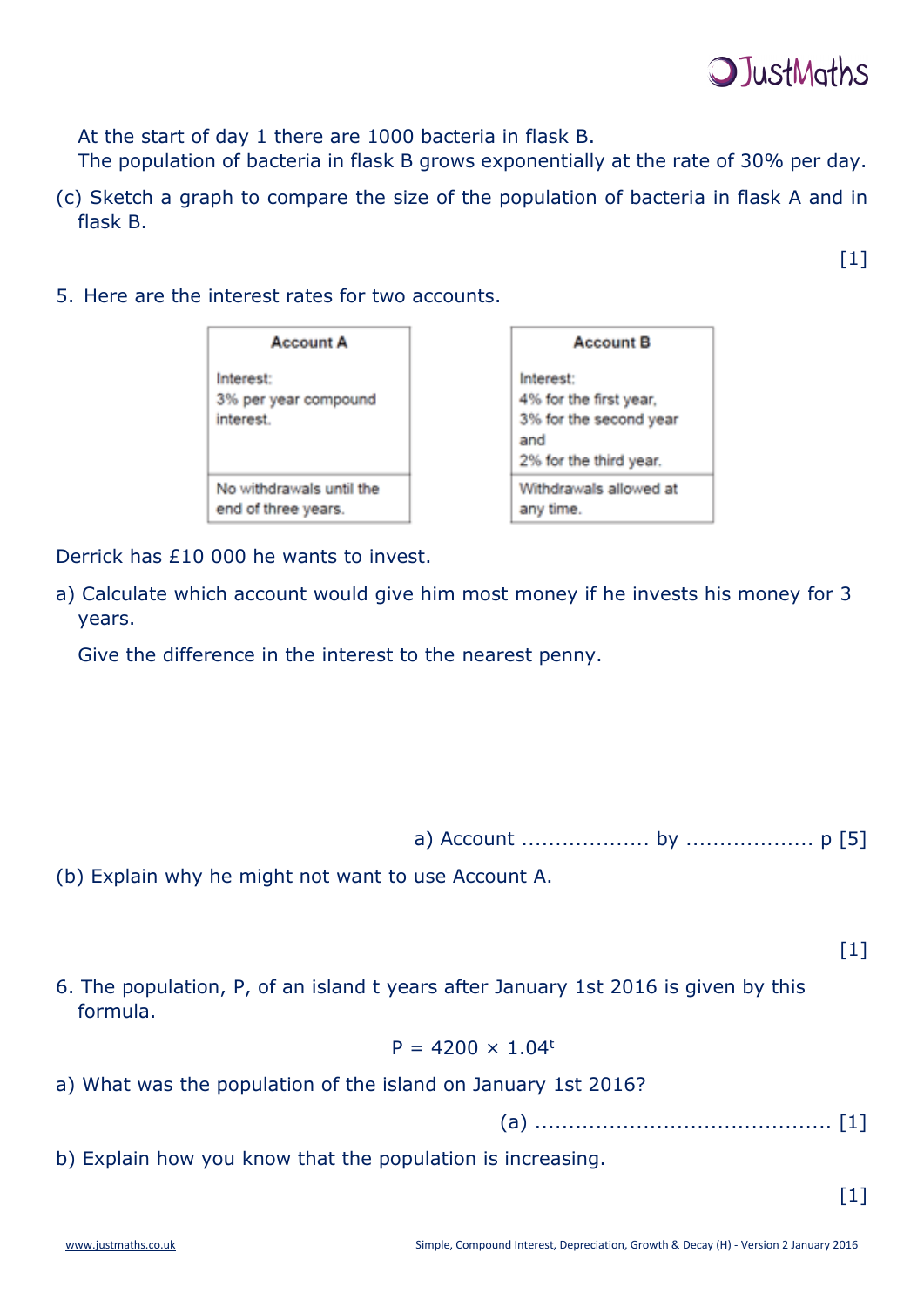# **O**JustMaths

c) What is the annual percentage increase in the population?

c) ........................................ % [1]

d) Work out the population of the island on January 1st 2021.

d) ............................................ [2]

7. Toby invested £7500 for 2 years in a savings account.

He was paid 4% per annum compound interest.

How much money did Toby have in his savings account at the end of 2 years?

£ ....................................................... [2]

8. Ibrar bought a house for £145 000

The value of the house depreciated by 4% in the first year. The value of the house depreciated by 2.5% in the second year.

Ibrar says,

*"4 + 2.5 = 6.5 so in two years the value of my house depreciated by 6.5%"*

### a) Is Ibrar right?

You must give a reason for your answer.

[2]

The value of Ibrar's house increases by x% in the third year. At the end of the third year the value of Ibrar's house is £140 000

b) Work out the value of x.

Give your answer correct to 3 significant figures.

9. Ian invested an amount of money at 3% per annum compound interest.

At the end of 2 years the value of the investment was £2652.25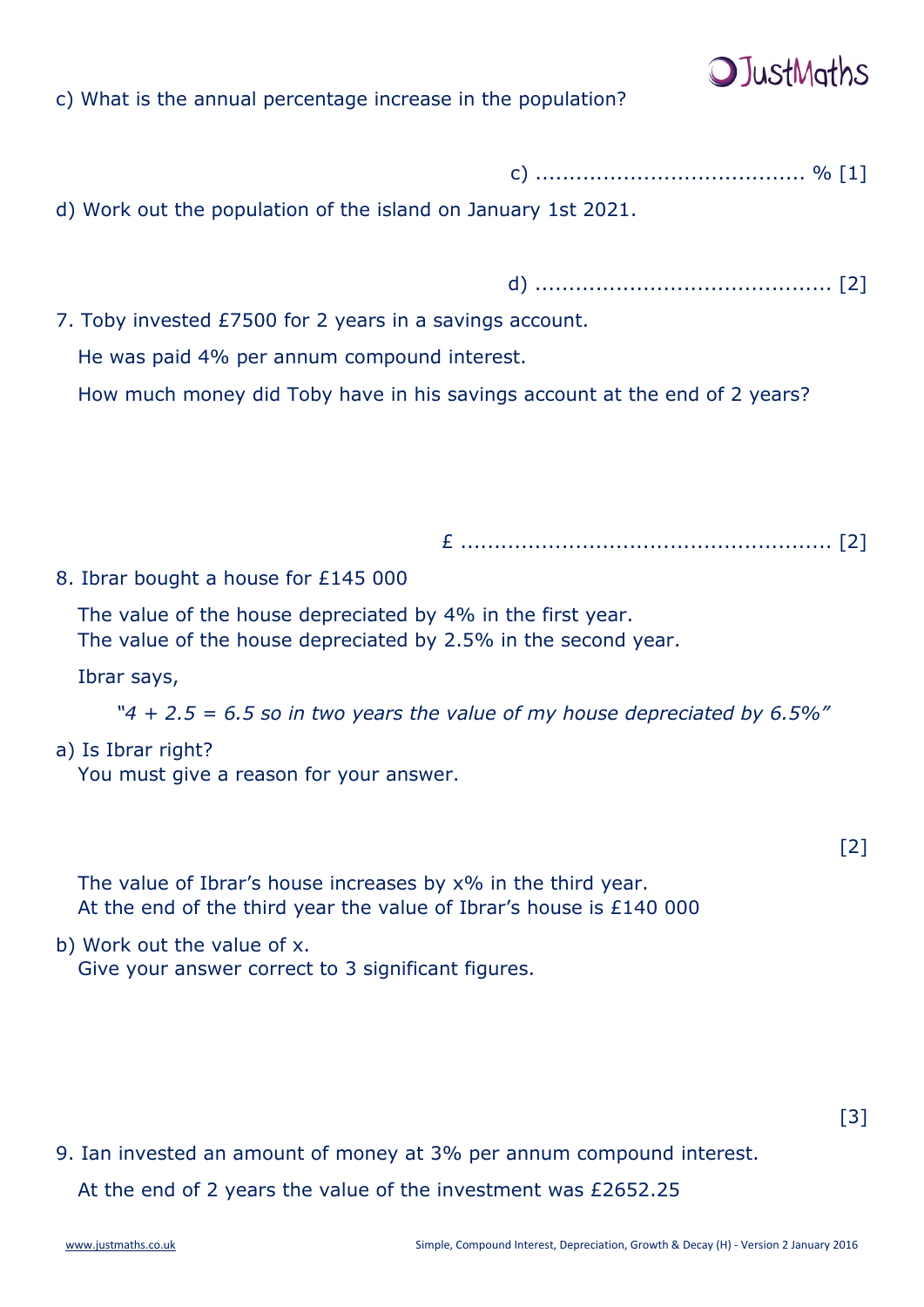a) Work out the amount of money Ian invested.

### £...................................................... [3]

**O** JustMoths

Noah has an amount of money to invest for five years.

**Saver Account** 

4% per annum compound interest. **Investment Account** 

21% interest paid at the end of 5 years.

Noah wants to get the most interest possible.

b) Which account is best?

You must show how you got your answer.

10. A virus on a computer is causing errors.

An antivirus program is run to remove these errors.

An estimate for the number of errors at the end of t hours is  $10^6 \times 2^{-t}$ 

a) Work out an estimate for the number of errors on the computer at the end of 8 hours.

...................................................... [2]

- b) Explain whether the number of errors on this computer ever reaches zero.
- $[1]$

11. The population of a city increased by 5.2% for the year 2014

At the beginning of 2015 the population of the city was 1560000

Lin assumes that the population will continue to increase at a constant rate of 5.2% each year.

a) Use Lin's assumption to estimate the population of the city at the beginning of 2017 Give your answer correct to 3 significant figures.

....................................................... [3]

# [2]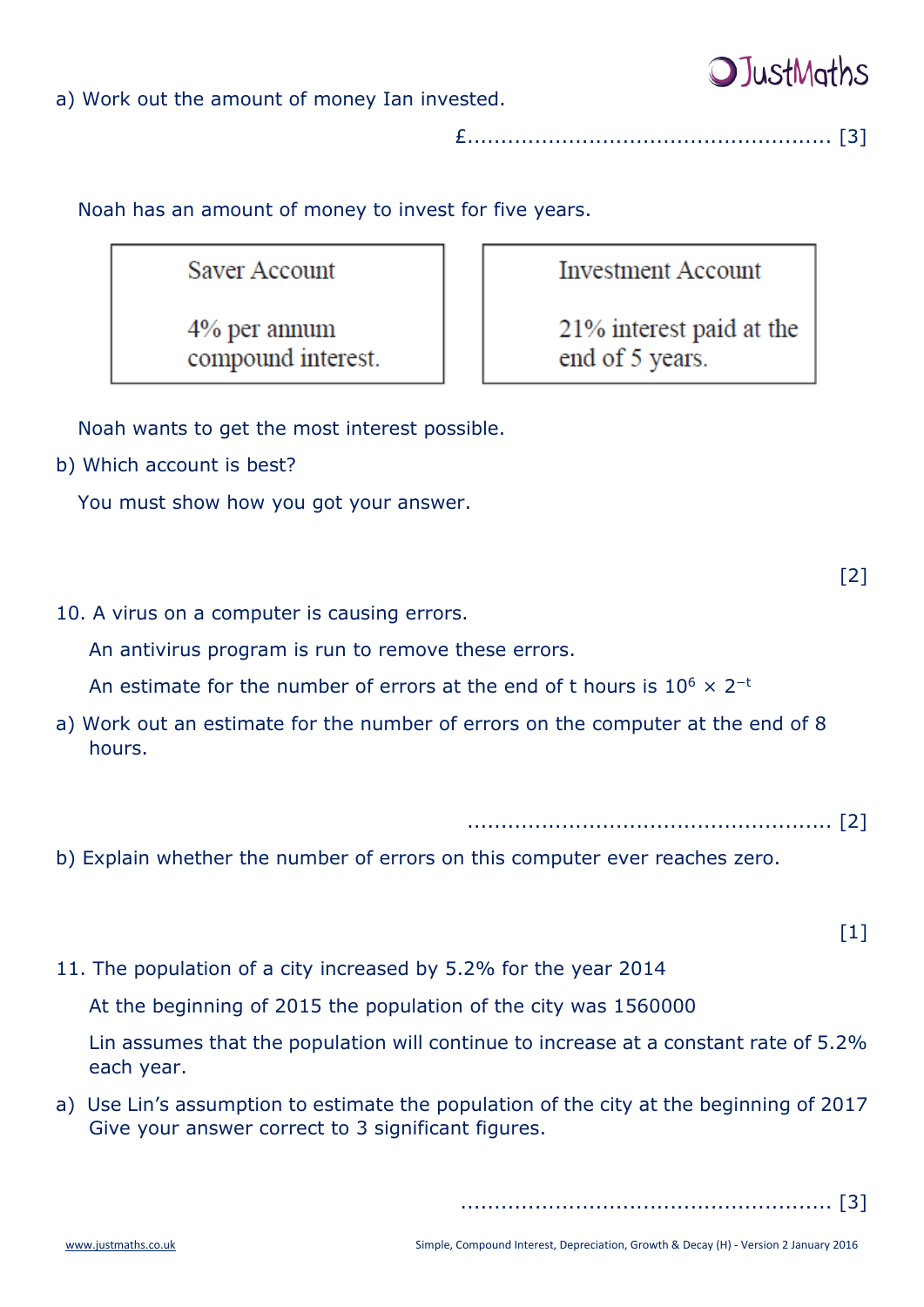

b) (i) Use Lin's assumption to work out the year in which the population of the city will reach 2000000

.......................................................

ii) If Lin's assumption about the rate of increase of the population is too low, how might this affect your answer to (b)(i)?

[3]

12 The number of slugs in a garden t days from now is  $p_t$  where

$$
p_0=100
$$

$$
p_{t+1}=1.06p_t
$$

Work out the number of slugs in the garden 3 days from now.

[3]

13. The number of bees in a beehive at the start of year  $n$  is  $P_n$ .

The number of bees in the beehive at the start of the following year is given by

$$
P_{n+1} = 1.05 (P_n - 250)
$$

At the start of 2015 there were 9500 bees in the beehive. How many bees will there be in the beehive at the start of 2018?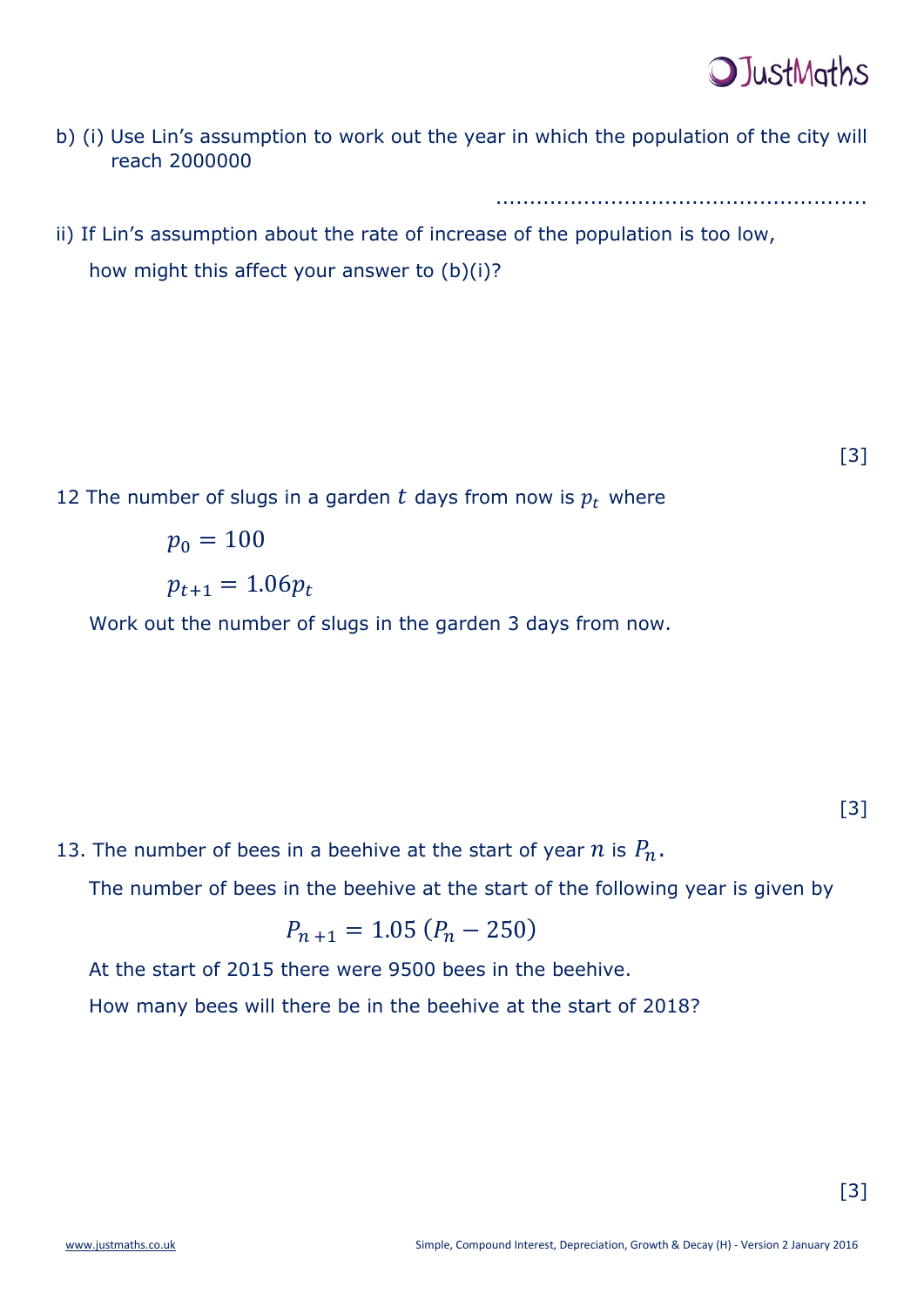

14. An amount of money was invested for 8 years.

It earned compound interest at 2.5% per year.

After 8 years the total value of the investment was £11 696.67

a) Tom is trying to work out the total interest earned.



State what is wrong with Tom's method.

b) Work out the total interest earned.

15. On 1st January 2012 Beth invested some money in a bank account. The account pays 2.5% compound interest per year. On 1st January 2013 Beth withdrew £1000 from the account. On 1st January 2014 she had £17 466 in the account. Work out how much money Beth originally invested in the account.

 $[1]$ 

[3]